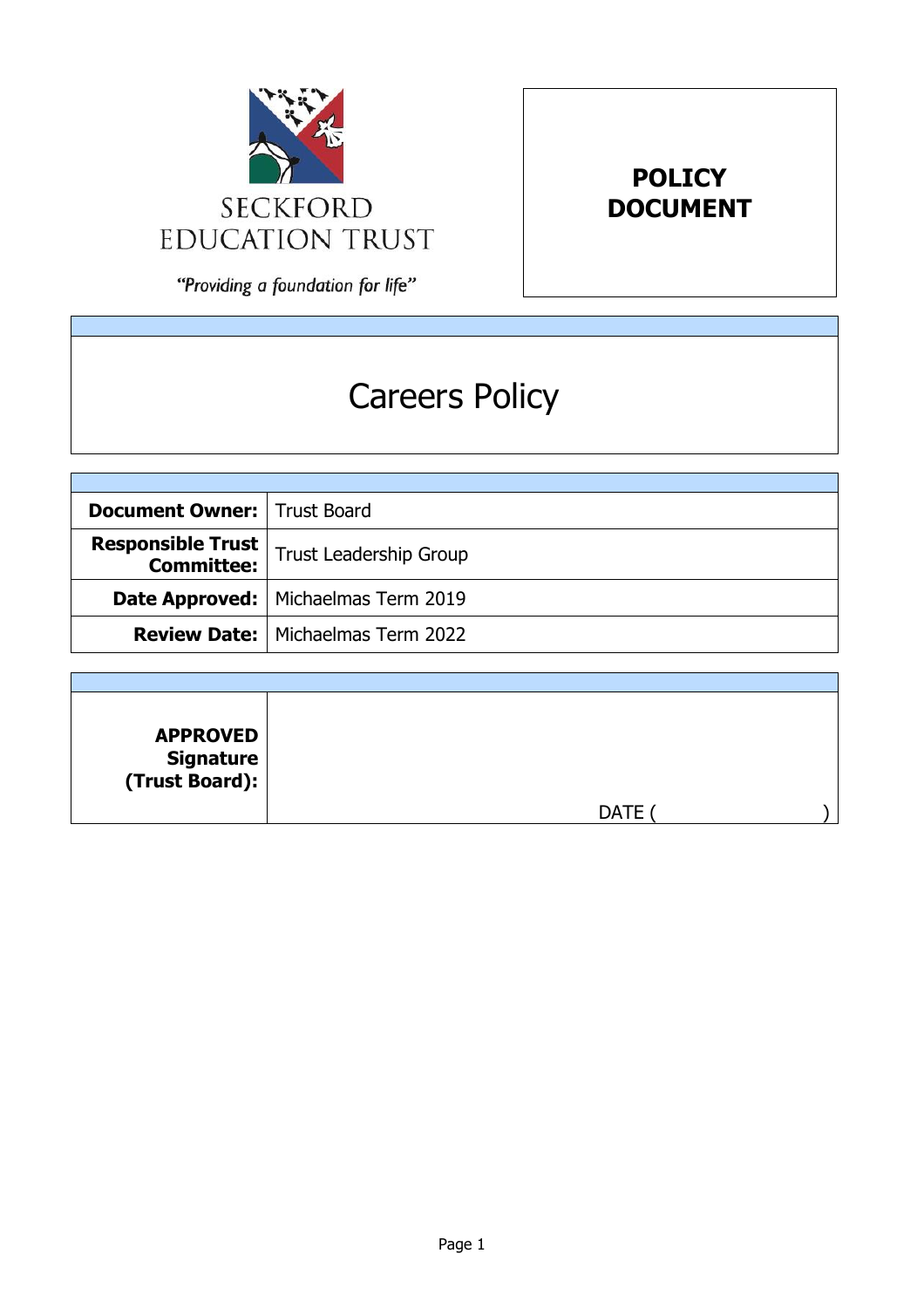# 1. Other relevant policies and documents

- Curriculum Policy
- Educational Trips and Visits Policy
- Equalities Policy (Students)
- Health and Safety Policy
- Learning and Teaching Policy
- Safeguarding Policy
- SMSC Policy

.

- Work Experience Policy
- Work Experience Procedures Manual

# 2. Explanation of terms

'Trust' = Seckford Education Trust 'School(s)' = Schools within the Trust 'LAB' = Local Advisory Body of each School 'CEIAG' = Careers Education Information Advice and Guidance 'PEP' = Personal Education Plan

# 3. Policy statement and Rationale

This document outlines the Careers Policy for the Schools within the SET. This policy covers the Trust and all its secondary schools and as such there is no need for each school to have its own policy.

Careers Guidance makes a major contribution in preparing young people for the opportunities, responsibilities and experiences of life, in order to help them make a successful transition to adulthood.

High quality Careers Guidance provision should include the following elements:

- 1. A stable careers programme
- 2. Learning from career and labour market information
- 3. Addressing the needs of each pupil
- 4. Linking curriculum learning to careers
- 5. Encounters with employers and employees
- 6. Experience of workplaces
- 7. Encounters with further and higher education
- 8. Personal careers guidance from a qualified adviser

#### Gatsby Benchmarks

The programme *should* also be regularly monitored, reviewed and evaluated using Compass selfaudit tool, feedback from stakeholders and other external evaluation e.g. Quality in Careers Standard.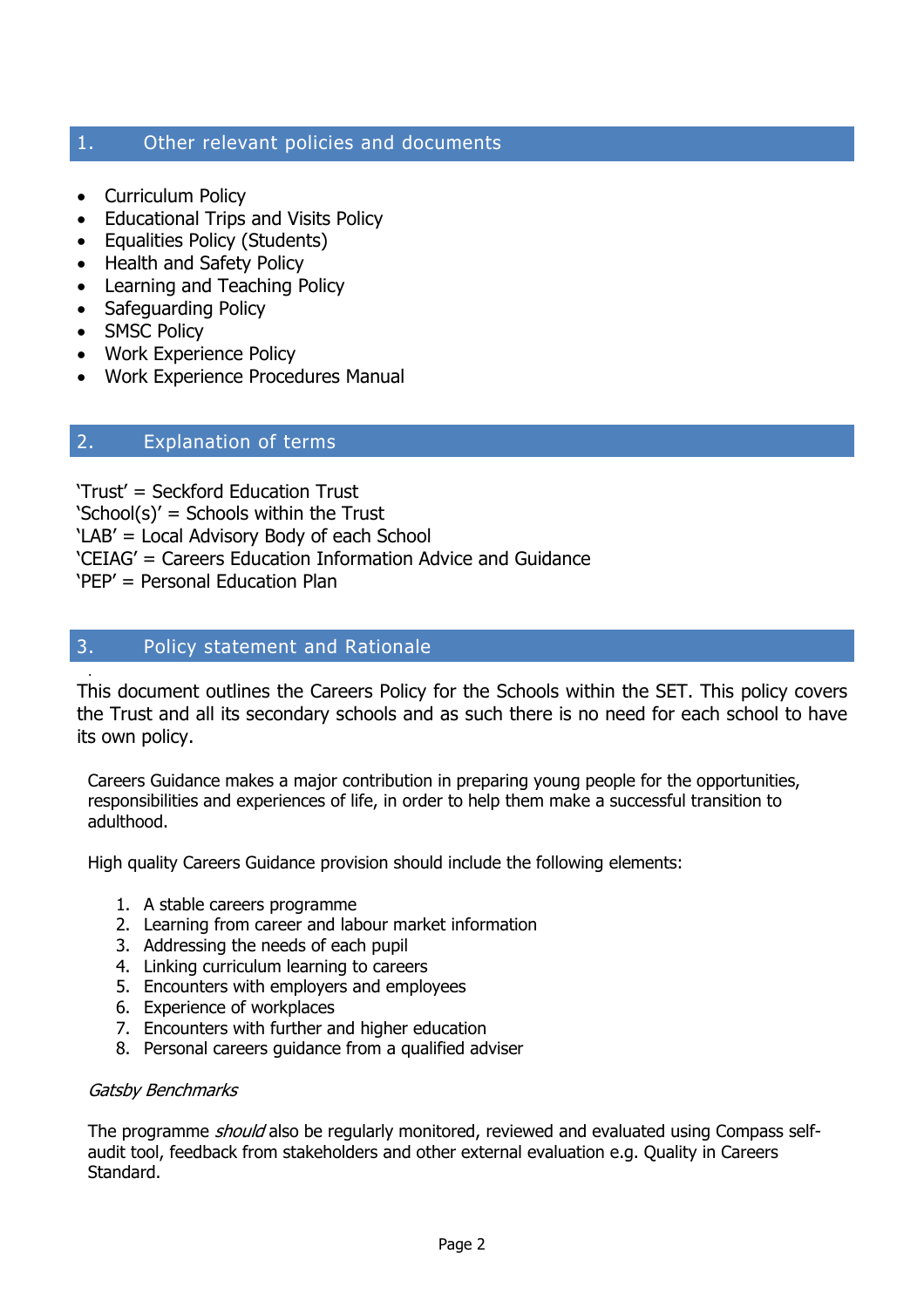Good careers provision should support the wider agendas of attainment, achievement and participation in learning.

The Trust's focus on providing each and every student with a high quality foundation for life is pivotal in the work of all schools in terms of aspiration, PEPs and how CEIAG is delivered. This aspiration starts with the PEP and the PEP photograph which displays the students' choices of career to aim.

The Trust's 6Cs to success ethos is designed to ensure that students work positively within a broad and positive framework of behaviours which will benefit them in future careers as well as at school. Additionally, the Trust promotes 'employability' skills through a smart uniform and longer school day, amongst many other elements, in order to ensure our students are ready for the world of work. Developing social and conversation skills is a focus area for each and every student through the Trust's provision of lunch for all, with staff dining alongside students.

It is expected that schools provide opportunities for Careers Education through the PSHE programme, tutor time and through the application of subject knowledge to real life employment situations in lessons for all subjects. The Trust believes that careers guidance should be personalised, tailored and undertaken as part of a students' timetable, alongside opportunities to part take in workshops and experiences with a variety of employers, post-16 and higher education providers.

3b. Commitment

Careers guidance plays an important role in motivating our students, promoting equality of opportunity and maximising their academic and personal achievement whilst at school and beyond and has a high priority within the SET Schools.

# **Organisation, management and staffing**

Responsibility for the realisation of SET Schools' Careers programme is overseen by a Senior Leader TELT member. Staff are named within each school who work in liaison with the named Senior Leader.

- **Staff development and CPD**
- **Resources**

# 4. Aims and objectives of Careers Guidance

**Aims:** Our aim is to support learners, through careers and work-related activities and employer interventions, to be able to:

- Develop their understanding of themselves in relation to future learning and employment opportunities;
- Learn and experience careers and the world of work:
- Develop their career management and transferrable employability skills;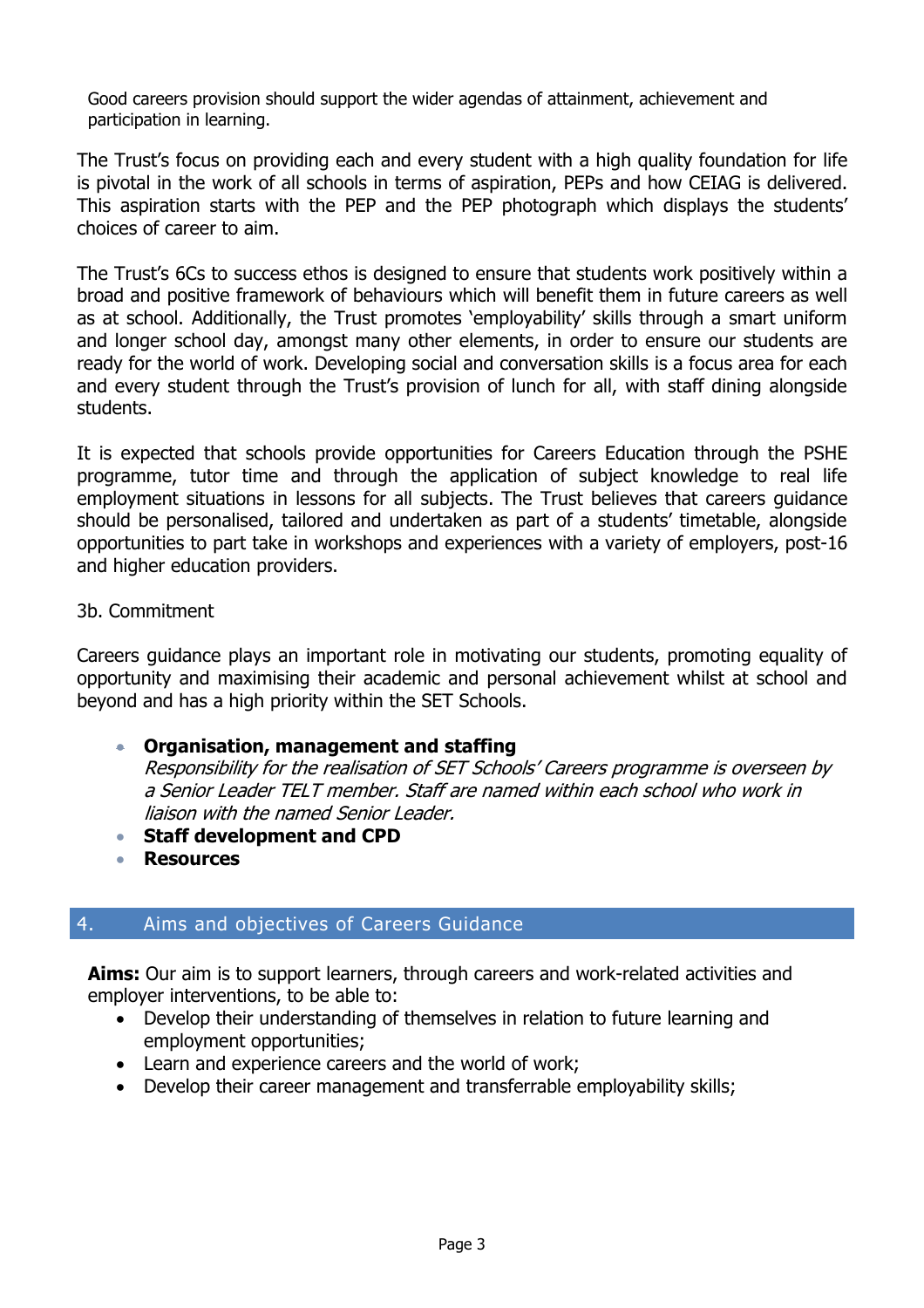# 5. Curriculum

The curriculum includes planned learning, which is undertaken through:

- **A planned scheme of work for Careers, Employability and Enterprise programme for Years 7 -11;**
- **Further and Higher education and Employer engagement, Work-Related Learning for Years 7 -11.**
	- o **Developing themselves through career and work-related learning education**
		- Self-awareness
		- Self-determination
		- Self -improvement as a learner

#### o **Learning about careers and the world of work**

- Exploring careers and career development
- Investigating work and working life
- Understanding business and industry
- **Investigating jobs and labour market information**
- Valuing equality of opportunity and diversity
- Learning about safe working practices and environments

#### o **Developing career management and transferrable employability skills**

- Making the most of guidance and support
- Preparing for employability
- Showing initiative and enterprise
- Developing personal financial capability
- Identifying choices and opportunities
- Planning and deciding
- Handling applications and interviews
- Managing changes and transitions

(Taken from the CDI Careers, Employability and Enterprise framework 2018)

#### 6. Personalised Engagement

- **Aim to have access to a qualified specialist source of impartial careers guidance.** The guidance adviser should maintain their own CPD and ideally be a member of a professional body such as The Careers Development Institute (CDI).
- **Access to individual information and advice for Years 8 -11 at key transition points through** internal staff, external visitors, mentors, and through email, telephone, webchat and forums via websites such as [www.thesource.me.uk,](http://www.thesource.me.uk/) [National Careers Service](https://nationalcareersservice.direct.gov.uk/) [,icanbea](https://www.icanbea.org.uk/) and [Amazing Apprenticeships](https://amazingapprenticeships.com/)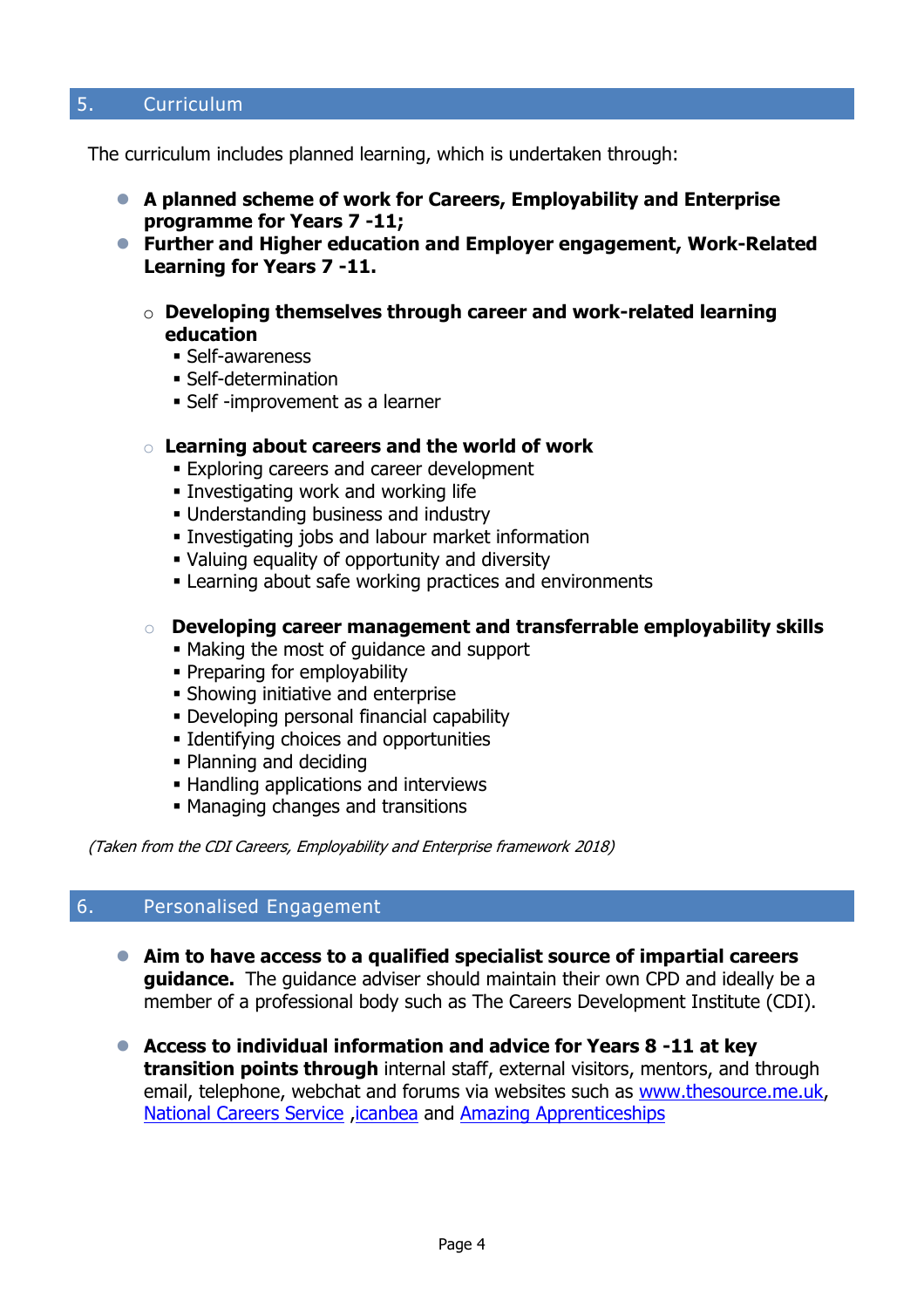#### 7. Employer Engagement

The SET Schools work with a range of employers so that young people can gain direct access to employers.

The SET schools have an Enterprise Adviser.

## 8. Outcomes: monitoring, review and evaluation

Careers provision is monitored, reviewed and evaluated with the outcomes assessed and recorded through methods such as: surveys, feedback, focus groups of young people/teachers/parents/ employers, analysing destination figures, lesson observation.

#### 9. Engaging with Parents / Carers

The school involves parents/carers with Careers Guidance provision, e.g: Parents evenings at key transition points, discussions with Tutors, invitations to post-16 events. (promoting careers through school publications and website).

# 10. Communication

SET Schools will communicate information about their careers provision to students, parents, employers and other partners including any education providers wishing to inform students about all pathways available to them through the schools' websites, Parentmail and written communications.

# 11. Complaints

Any complaints about this policy from outside the Trust should be made in accordance with the Trust's Complaints Policy. Any other complaints should be brought to the attention of the Head of School for the relevant SET school in the first instance.

Complaints that are in the public interest and relate to suspected malpractice may be appropriate to raise under the Trust's Whistleblowing Policy.

#### 12. Compliance and performance monitoring

The Trust Board will review this policy every three years and ensure that practice across all schools is in line with this policy.

The Trust has identified a range of Assurance Methodologies as tools by which compliance with polices can be tested. Those most relevant to this policy include: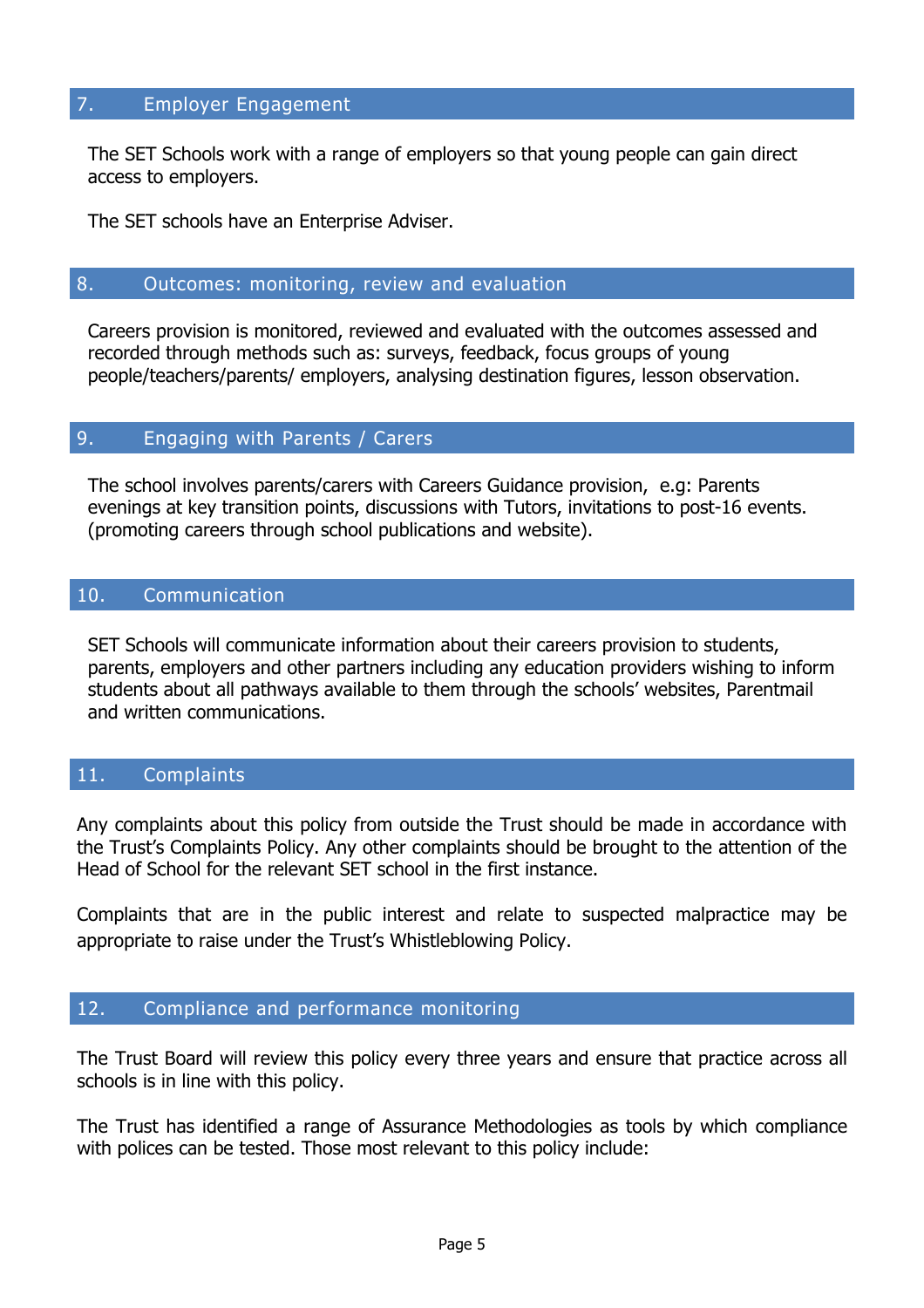- External Audit
- Internal Audit
- Random testing by line managers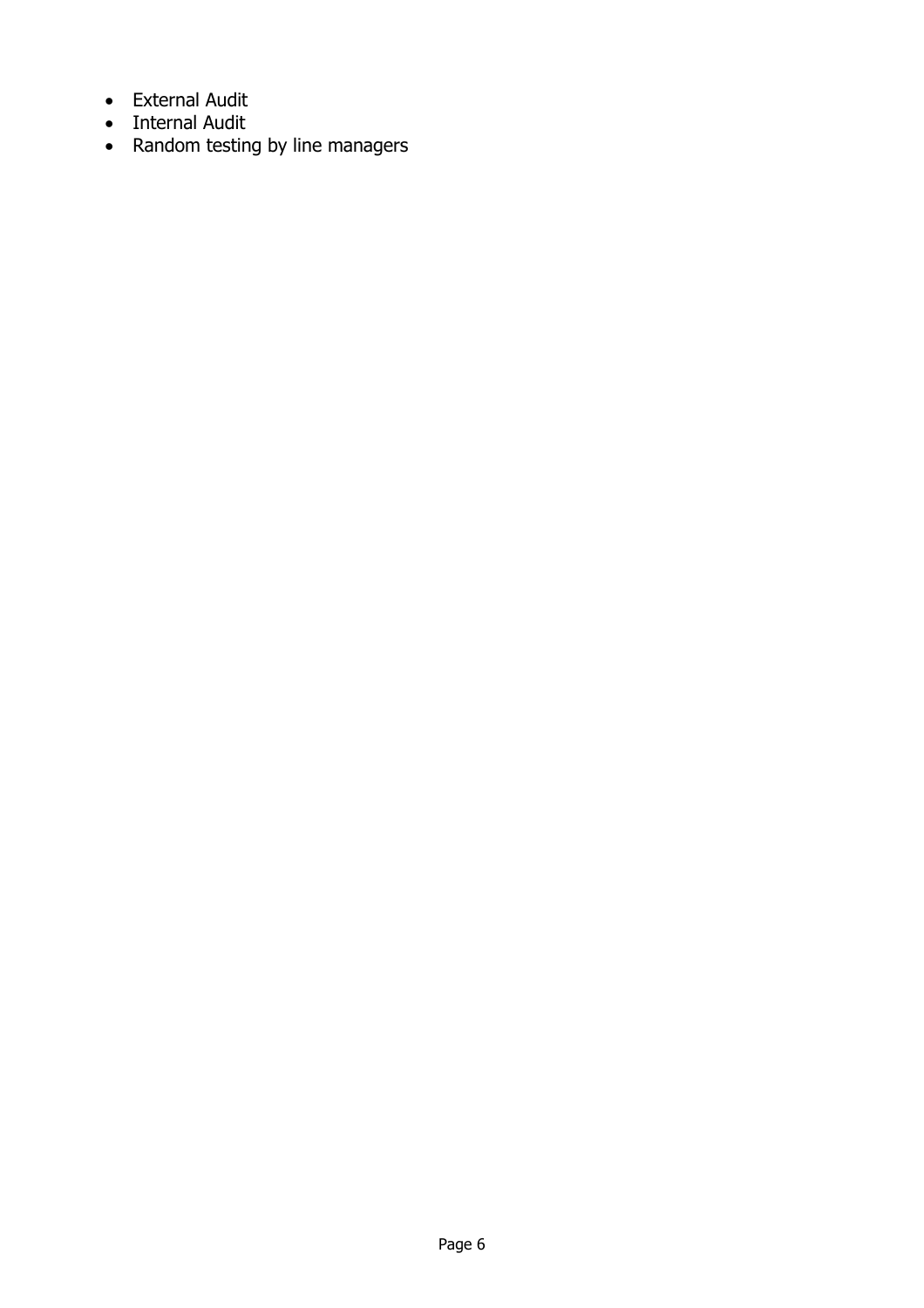#### **There is debate and confusion about the terminology in this area.**

#### **Government Definition**

"Careers guidance refers to services and activities, intended to assist individuals of any age and at any point throughout their lives, to make education, training and occupational choices and to manage their careers. The activities may take place on an individual or group basis and may be face-to-face or at a distance (including help lines and web based services). They include careers information provision, assessment and self-assessment tools, counselling interviews, careers education programmes, taster programmes, work search programmes and transition services."

(Department of Education. Statutory Guidance: The duty to secure independent and impartial careers guidance for young people in schools: March 2013)

#### **For purposes of planning a service, it might still be helpful to think of provision in these areas**.

**Careers Education** - planned progressive provision by learning providers for all young people that enables them to learn about careers, learning and work so that they can manage their development, make life choices and decisions that will benefit their own personal and economic well-being.

**Work Related Learning** – a series of opportunities and experiences for learners to develop knowledge and understanding of work and enterprise, to develop skills for enterprise and employability and to learn through direct experiences of work and enterprise.

**Employer Engagement** - a range of activities involving employers, both in and out of a school setting, that enable students to develop skills for employability and understand more about the world of work or a particular sector. This could include work experience, workplace visits, employer visits, mentoring, enterprise days.

**Personal Career Guidance –** delivered by a specialist and qualified careers guidance practitioner that assists young people make educational, training and occupational choices and manage their careers. This would usually be in a 1:1 interview but may take place in small groups.

#### **Information, Advice and Guidance (IAG)**

IAG can be delivered by a number of people in and out of the school/college environment – for example: careers co-ordinators, tutors, teachers, mentors, external visitors or agencies and employers. Some of these people may be trained in career guidance, whilst others may be giving information and advice that may or may not be up to date or impartial.

**Independent** is defined as external to the school. External sources of careers guidance and inspiration could include employer visits, mentoring, website, telephone and helpline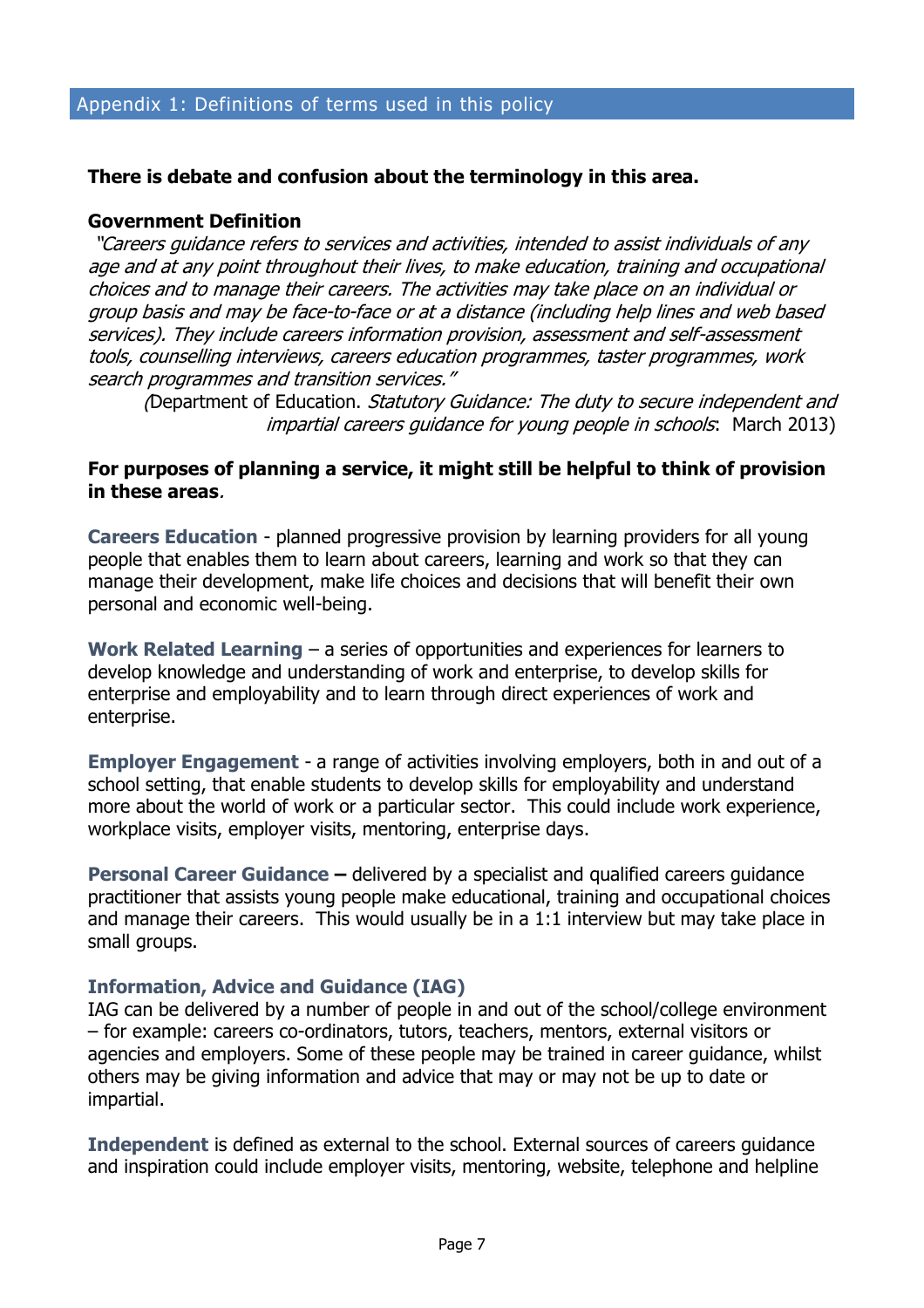access. Taken together, these external sources could include information on the range of education and training options, including apprenticeships.

**Impartial** is defined as showing no bias or favouritism towards a particular education or work option or particular provider.